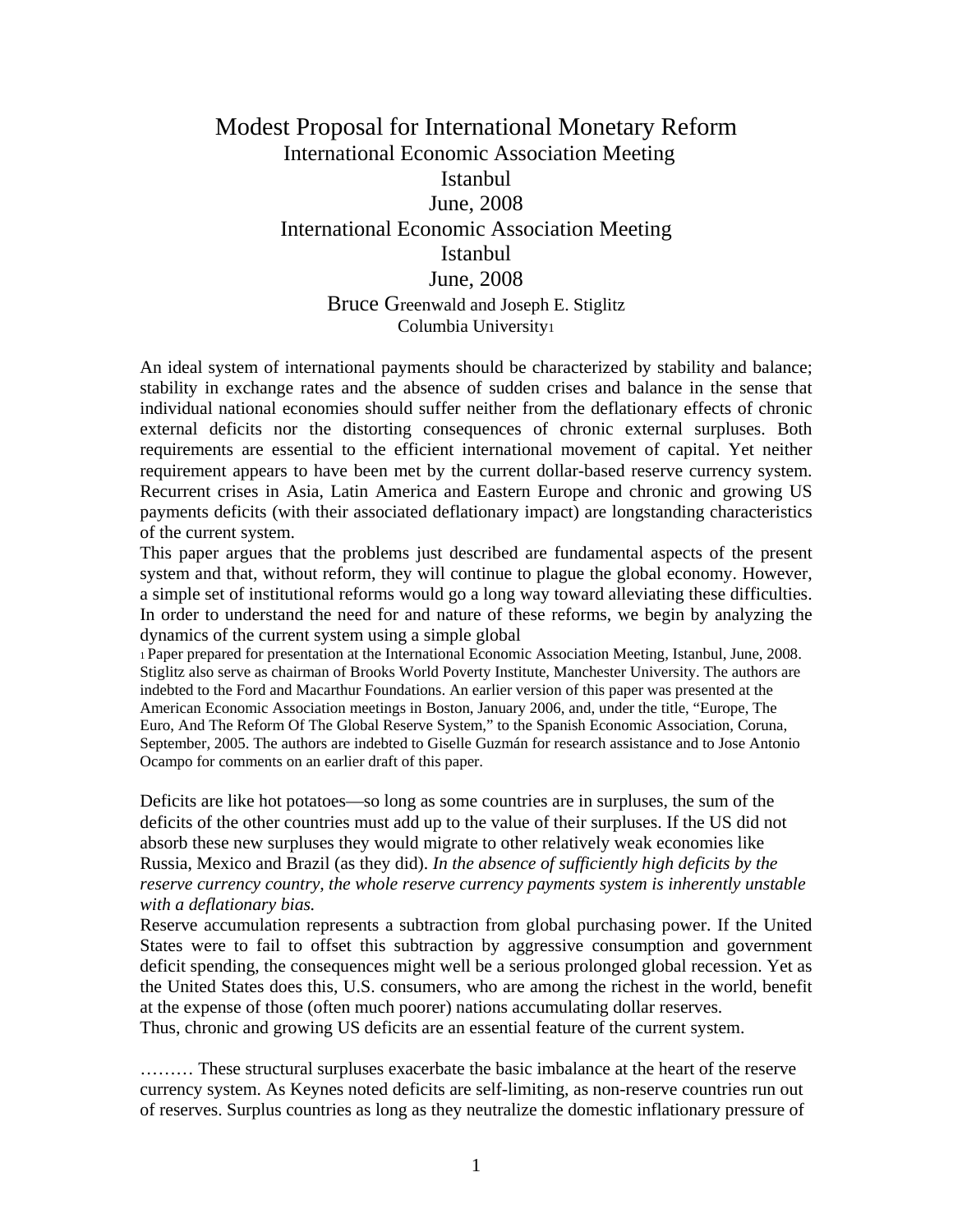surpluses can go on forever. This is especially true in a flexible exchange rate world since surplus countries can always counteract the adverse consequences of rising pressure on exchange rates by selling their own currencies which they possess in unlimited supply.

……….

What we have ignored, of course, is the mutual interaction of domestic and international policies. They can be summarized as follows

(1) The efficacy and stability of the present system depends on continuing and growing US foreign payment deficits.

# - 32 - - 33 -

(2) These foreign payments deficits exert a powerful deflationary effect on the US domestic economy which can only be offset by aggressive US government fiscal and monetary policy.

(3) These difficulties are exacerbated by chronic surplus countries whose behavior is difficult to control within the context of the current system.

(4) These surplus countries tend to export deflationary tendencies not only to the United States, but to other industrial economies.

This list elucidates many of the short comings of the current dollar reserve currency system. One final shortcoming of the present system should be noted. As the US increasingly becomes the deficit country of last resort, the world becomes increasingly awash in dollars. This is an unavoidable consequence of the present system and the economic behaviors of powerful participating nations.19 Nevertheless, the flood of dollars inevitably undermines confidence in the value of the dollar which, in turn, contributes to exchange rate instability and concern in national economies about the value of their increasing level of dollar holdings. The result is an increased level of concern and potential instability that it would be useful to alleviate.

# II. Equity

There is essentially a net transfer from developing countries to the richest country in the world, as the poor countries make low interest loans to the United States (often reborrowing some of the money at much higher interest rates.22) Obviously, these net transfers—which exceed **IV. A Simple Reform Proposal** 

The primary goals of any international monetary reform should be to alleviate these problems by (1) decoupling reserve accumulation from the deficit positions of any reserve currency countries, (2) providing some means of disciplining surplus countries and (3) providing a more stable store of international value than the dollar or any other reserve currency. In addition, an international monetary reform should be equitable—with the benefits of any seignorage arising from reserves sharing equitably.

One way to do this would be to issue SDRs on a substantial and regular basis as a nonreserve currency source of international reserves. Current international reserves are about \$3000 billion. Assuming the demand for reserves increases at the average rate of world trade (about 7%), an annual issue of \$200 billion in SDRs would satisfy any demand for reserve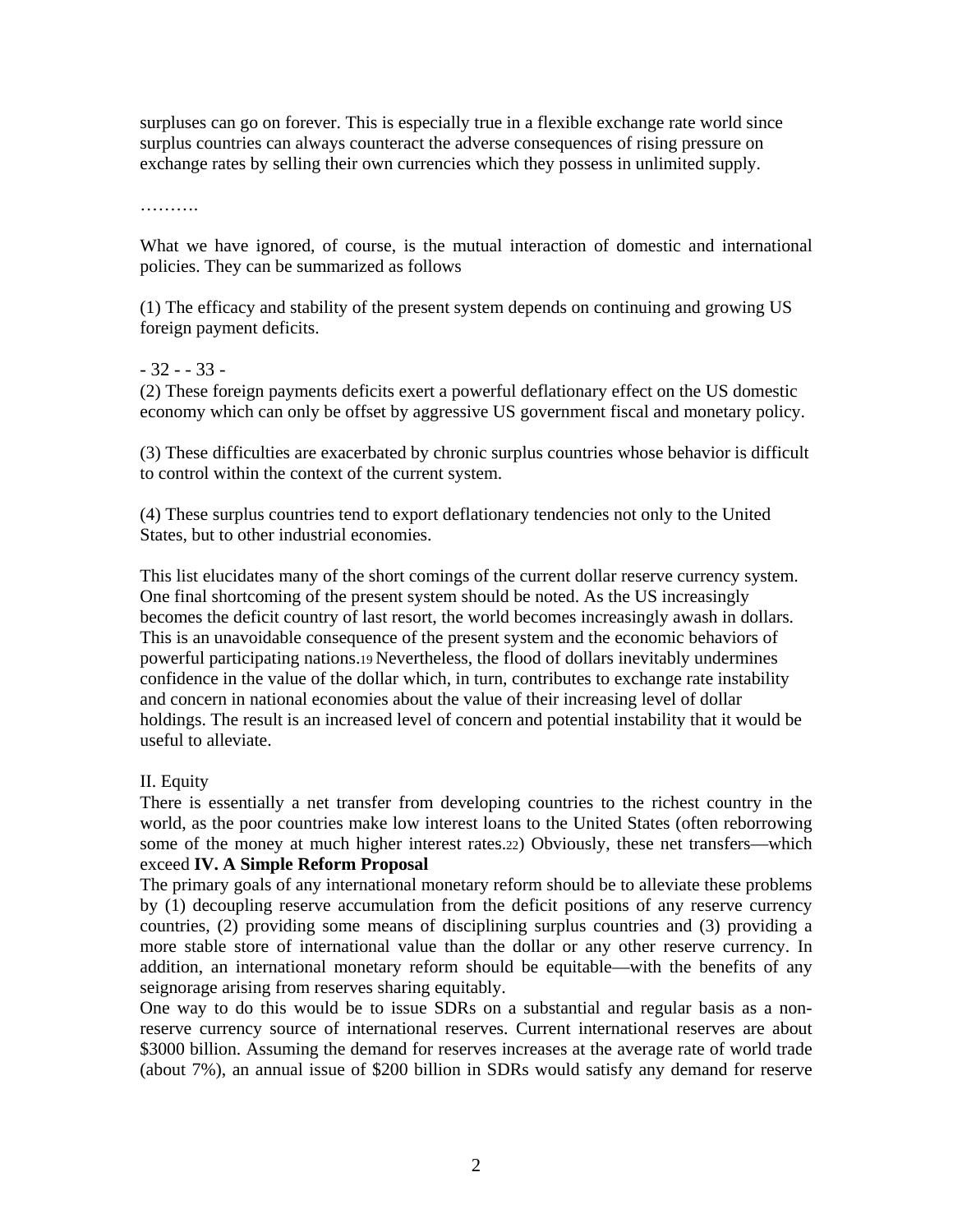accumulation without a US payments deficit. The reserves could be simply credited to the IMF accounts of current member countries in proposition to their current IMF fund positions. Since SDRs are valued as a weighted average of all convertible currencies their value is largely stable in the face of changing exchange rates. Thus, as SDRs become more widely available as a source of reserves, they might ultimately serve as a stable international unite of account for pricing international commodities such as oil.

 $36 - 37 -$ 

Finally, SDR allocations could serve as a basis for partially offsetting the externalities generated by chronic surplus countries. SDR allocations could be taxed at a rate of 50 percent (or some other appropriate fraction) per unit of current account surplus up to the full amount of a country's allocation. The resulting SDR taxes could then be used as a source of global financial aid to be distributed among developing countries (who might then be required to subscribe to a set "good government" principles- e.g. nuclear non-proliferation- to qualify for such distributions).

One could view the new reserve system as a form of cooperative mutual help. The international community would be providing entitlements to automatic "help" in times of crisis, allowing the country to spend beyond its means, beyond what international financial markets are willing to lend, as each country guarantees that the new reserve currency could be converted into their own currency.

# **IV.1 Political Economy of Reform: Incentive Compatibility**

In the limited space available here, we cannot discuss the political economy of the reform. Suffice it to say that since the gains to all—including the United States—are significant (described more fully in the next section), there should be widespread support. But as an alternative, the reform could be implemented in a piecemeal manner, as a group of countries agreed to the new system, and agreed that those who join the system would gradually move toward holding only the new reserve currency

 $-37 - 38 -$ 

and the currencies of other members of the "club" as reserves. If enough countries joined the "club" there would be an incentive for any country that currently is a reserve currency (and believes that it gains from being a reserve currency) to join the club too.

Here is how the club might work. Every year, each of the members of the "club" would contribute a stipulated amount to the GRF (global reserve fund), and at the same time, the GRF would issue Global Greenbacks of equivalent value to the country, which they would hold in their reserves. There is no change in the net worth of any country; it has acquired an asset (a claim on others) and issued a claim on itself. Something real however has happened: it has obtained an asset which it can use in times of an emergency. (And at the same time, it has agreed to let others call upon its resources in times of emergency.)

Normally, of course, except for the cost of holding reserves, these exchanges of pieces of paper make no difference. Each country goes about its business in the same way as it did before. It conducts monetary and fiscal policy much as it did before. Even in times of emergency, life looks much as it did before. Consider, for instance, an attack on the currency. Before, the country would have sold dollars (buying up its own currency) to support the value of its currency. (Whether such intervention makes sense is not a question which we address here.) And it can continue to do that so long as it has dollars in its reserves (or it can obtain dollars from the IMF.) Now, it exchanges the global greenbacks for conventional hard currencies to support its currency.24 25

24 There is an important detail: the exchange rate between global greenbacks and various currencies. In a world of fixed exchange rates (the kind of world for which the SDR proposal was first devised) this would - 38 - - 39 -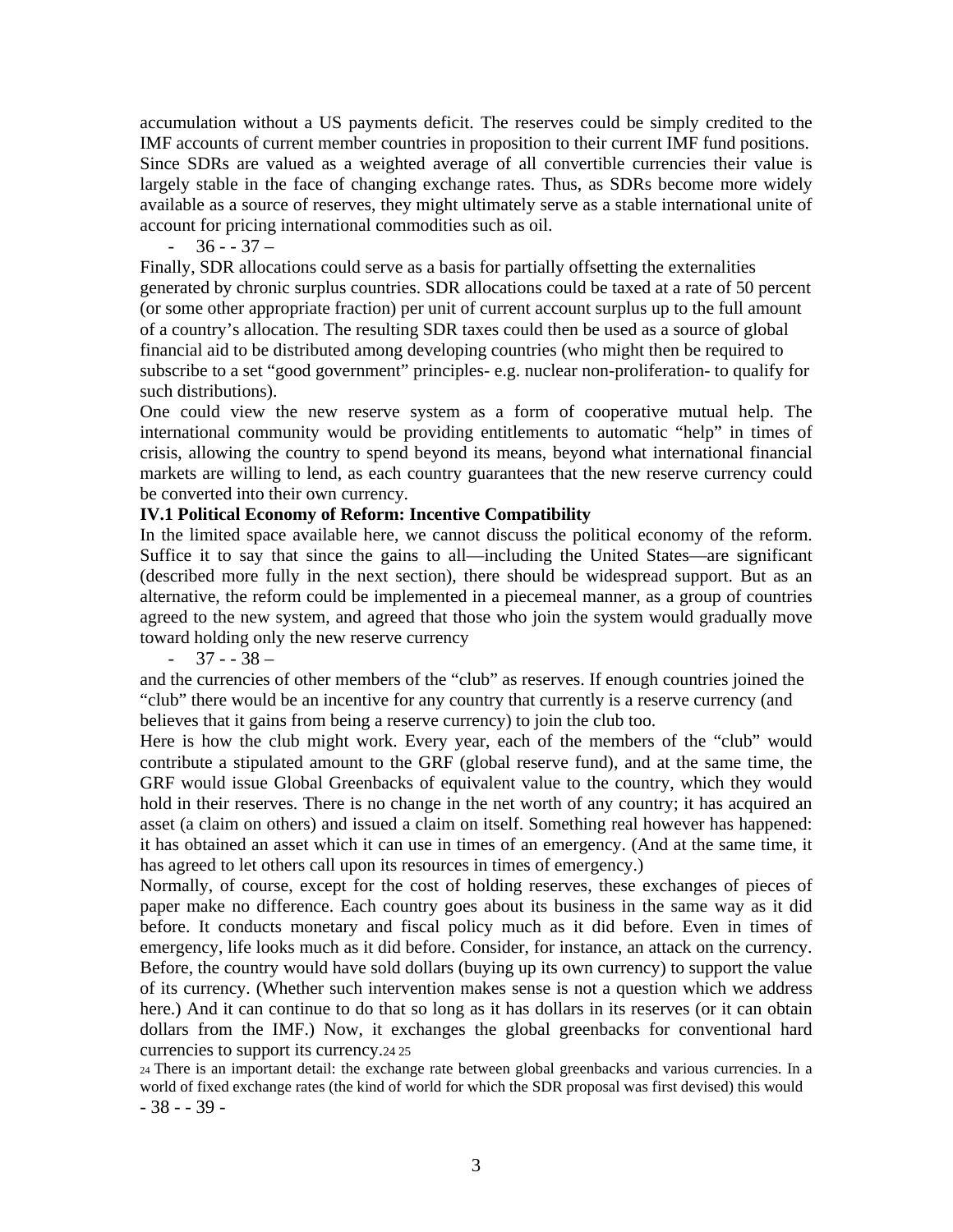not, of course, be a problem; in a world of variable exchange rates, matters are more problematic. So long as global greenbacks are held only by Central Banks, there is no real problem of speculation, so that the "official" exchange rate could differ from market exchange rates. One could use current market rates; alternatively, the official exchange rate, for instance, could be set as the average of the exchange rates over the preceding three years. In such a case, to avoid Central banks taking advantage of discrepancies between current market rates and the official exchange rate, restrictions could be imposed on conversions (for instance, such conversions could only occur in the event of a crisis, defined by a major change in the country's exchange rate, output, or unemployment rate.)

Because each country is holding Global Greenbacks, each no longer has to hold dollars or Euros as reserves, and for the global economy, this has enormous consequences, both for the (former) reserve currency countries, and for global economic stability. The deflationary pressure noted earlier would no longer be present, because each country would no longer have to "bury in the ground" some of its purchasing power. Reserve currency countries, whose "exports" of IOU's are matched by a current account trade deficit, would no longer face the systematic deflationary bias of net imports.

For a country like the United States which has been tempted to have large fiscal deficits because of the low cost of financing these deficits, the enhanced discipline would contribute to long term fiscal probity. If it ran huge deficits year after year, it almost surely would face higher and higher real interest rates.

#### **V. Cost and Benefits of a Revised System**

Such a system appears likely to benefit all participants in the global financial system. Superficially, the greatest "loser" would be the United States, which would at least

25 We envision global greenbacks only being held by Central Banks, but a more ambitious version of this proposal would allow global greenbacks to be held by individuals, in which case there would be a market price for global greenbacks, and the government could simply treat the global greenbacks as any other "hard" currency.

 $-39 - 40 -$ 

partially forego its monopoly on issuing paper claims for real goods and services. However, Britain enjoyed such a partial monopoly prior to Bretton Woods and Keynes rightly recognized that it represented a very mixed blessing. The benefits of seignorage were perhaps more than offset by the adverse consequences of chronic net foreign deficits through their deflationary effect on the domestic British macroeconomy. The United States has avoided many of these effects by running large, persistent government deficits to sustain fullemployment, but that policy too has potential adverse consequences. Keynes's immediate solution for Britain's situation was to off-load the dubious benefits of reserve currency status on the United States. However, he ultimately envisioned a system similar to that outlined above (including discipline imposed on chronic surplus countries).

The Euro community, to the extent that it too envisaged becoming a reserve currency, might also be said to suffer. However, its recently ambiguous experience with the rise of the Euro appears to have qualified its enthusiasm for the chronic deficit position associated with reserve currency status.

Foreign central banks concerned with the stability of the value of their dollar holdings would benefit in three ways. First, the creation of SDR reserves would provide an alternative store of value which would at a minimum diversify their reserve holdings. At best SDRs would provide a far more stable store of value than any individual currency. Second, the issue of SDRs would reduce the demand for dollar reserves and reduce the current account deficit of the United States. This would reduce the continuing downward

- 40 - - 41 -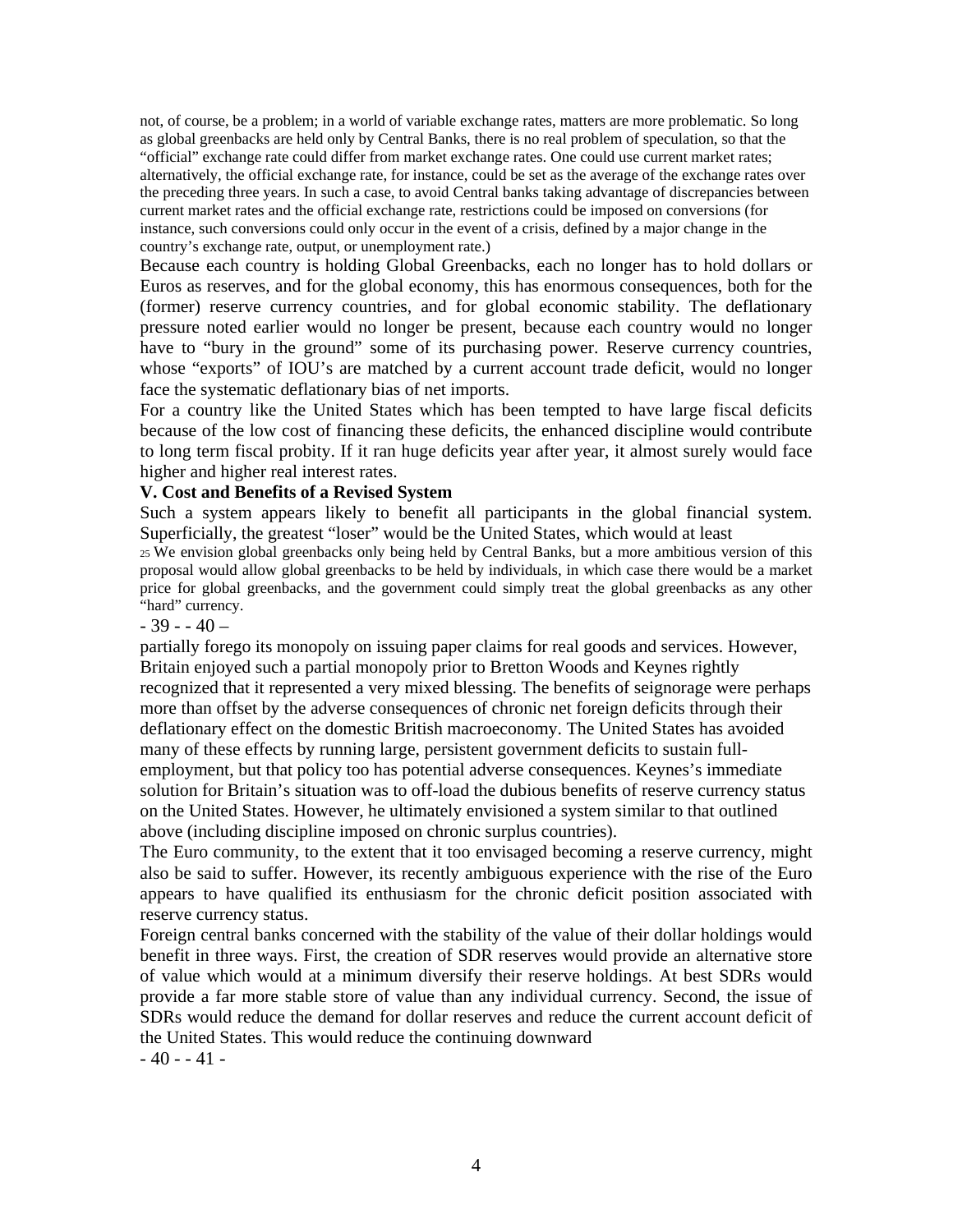pressure on the value of dollar holdings (although there might be a significant interim adjustment in the value of the dollar). Third, an external source of liquidity should alleviate some of the pressure of competition to acquire reserves which should help stabilize international payment and exchange rate dynamics.

With the annual issuance of these new reserves, the adverse consequences of the fact that the sum of deficits equals the sum of surpluses would be broken: any country could run a deficit equal to its receipts of new reserves without worrying about a crisis.26 The "hot potato" problem would be reduced, if not fully solved.27

The fact that each country receives annual emission of global greenbacks means that it can import more than it exports without facing an imminent crisis. So long as imports do not exceed exports by more than the emissions, its reserves are actually increasing, and so there would be little anxiety of a crisis occurring.28 Because of the fact that under this system, the cost of holding reserves appears lower29, reserves may be higher (especially for developing countries), so that even when imports exceed exports by more than the value of the emissions, crises may be less frequent.

26 Of course, the sum of deficits would still have to equal the sum of surpluses: this is an identity.

27 Clearly, our proposal does not solve all of the problems leading to global instability of the financial system. We have already called attention to the important asymmetries in policy responses (pro-cyclical in developing countries, counter-cyclical in developed countries). Countries with fully open capital accounts will still be afflicted with pro-cyclical private capital flows. Our proposal would reduce (though not necessarily eliminate) the necessity of developing countries creating offsetting reserves, with the associated costs already noted. One could go further, as Ocampo has done, in developing counter-cyclical allocations of global greenbacks.

28 Crises can also be precipitated by short term dollar denominated liabilities exceeding reserves (see Jason Furman and J. E. Stiglitz, "Economic Crises: Evidence and Insights from East Asia," *Brookings Papers on Economic Activity*, 1998(2), pp. 1-114, and the references cited there); but again, because countries are likely to hold more reserves, it is less likely that this too will occur.

29 In some sense, there is still an opportunity cost: if there were no restriction of the kind set forth in the previous footnote, then the country could have converted the global greenbacks into dollars, and used the dollars to purchase productive assets.

 $-41 - 42 -$ 

The greater financial stability of developing countries would enhance their ability to issue debt in their own currency—thereby reducing at least exchange rate risks (one of the major sources of problems in developing countries).

All economies, not just the United States, should benefit from the reduction in the deflationary bias of the current system.30 And clearly the way the deflationary bias is addressed is far more equitable than under the current system.

Finally, having a significant source of automatic purchasing power transferable to wellfunctioning developing economies would support economic development far more effectively than the current patchwork of national and multinational aid programs.

#### **V1. The Evolving Reserve System**

The essential requirement of a reserve currency is that it be a good store of value. This is why inflation has always been viewed so negatively by central bankers. But the credibility of a currency as a reserve currency depends also on exchange rates. For foreign holders of dollars, a weakening of the exchange rate is as bad as an increase in inflation. This is, in a sense, even true for domestic wealth holders; because of opportunity costs, even citizens of a country with a stable exchange rate may want to

30 By the same token, the annual issuance of SDR's would not be inflationary— it would just undo the existing deflationary bias of the current system.

- 42 - - 43 -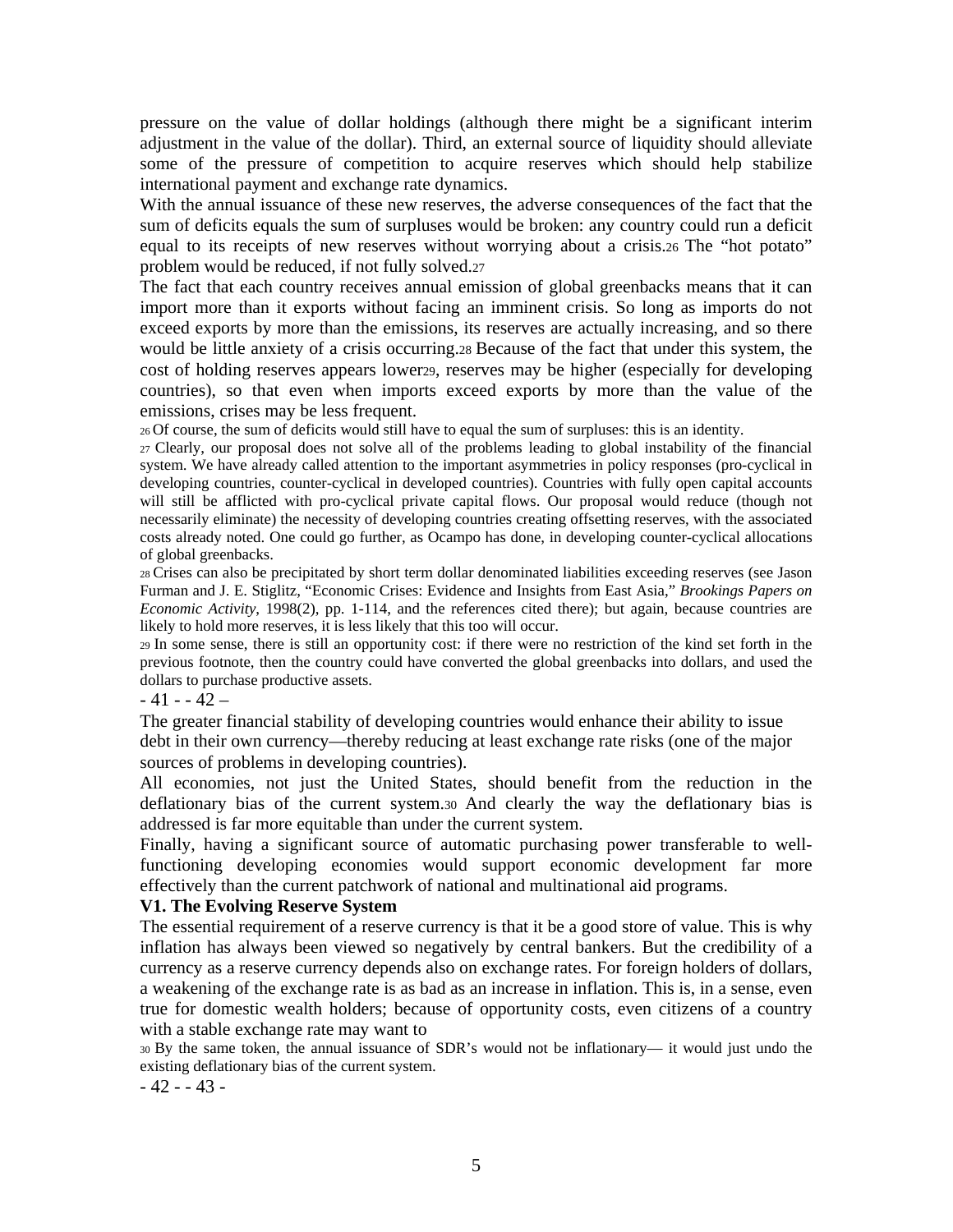diversify out of holding assets denominated in that country's currency if there is high instability.

For most of the last part of the 20th century, US dollars have been used as the world's de facto reserve currency. But the current system is under threat from negative dynamics, as confidence in the dollar erodes, causing people move out of the currency; and as they do so, the currency is further weakened. While the huge fiscal and trade deficits of the Bush Administration have contributed to this weakening, the problem for the US dollar is partly inherent; the current Administration simply accelerated what would have eventually happened in any case. The reserve currency country naturally becomes increasingly indebted, because the ease of selling debt entices over-borrowing. Others want to hold T-bills; it is tempting to respond to the demand with an increase in supply. But eventually, debt levels get so high that credibility starts to be questioned.

This may well be happening today. Certainly there has been a major shift in thinking among central banks. Over the years, they have gone from thinking that a currency needs gold as backing to thinking that sterling is required to back their currency, to thinking that dollars should back their currency. But now, they realize what matters is wealth. They no longer rely solely on the dollar for their reserves, as they have realized that the dollar is not a good store of value, and are beginning to manage their reserves as a more diversified portfolio which is sensitive to risk and return. With multiple hard currencies to choose from, central banks may find it prudent to hold

- 43 - - 44 - reserves in multiple currencies—or even in other assets. And as the US dollar appears more risky, they will naturally continue to shift out of dollars – a process which is already well under way.31

But this shift out of the dollar reserve system is not necessarily a smooth one. Now, investors have to think not only about how other investors are thinking, but also about how central banks are changing their perceptions of risk and reserve policy.32

# **VI.1. A Multiple Reserve Currency System?**

It is *not* a solution for there to be a two-reserve currency system. Some in Europe had hoped that the Euro would take on this role as a reserve currency. This has happened, at least to some extent, but it has not been good for Europe, or the world.

As the Euro becomes a reserve currency, Europe too then faces a deflationary bias. Given its institutional structure, a central bank focusing exclusively on inflation and a growth and stability pact restricting the use of expansionary fiscal policy, there are doubts about whether Europe is able to respond effectively to the consequences of having a reserve currency. If it does not, Europe, and the world, may face strong contractionary pressures.

31 To the extent that motivation of holding reserves was to keep the exchange rate with the dollar low, countries may have limited scope for reallocating portfolios. They have to keep in dollar denominated assets. Even as they began to shift out of dollars, the emphasis on portfolio management to which we drew attention earlier has led them to move out of T-bills into other dollar-denominated assets. This, in turn, has raised other concerns, raised most forcefully in the context of the debate over sovereign wealth funds.

32 Changes in central bank holdings, or market perceptions of central bank holdings, may contribute to instability; but in fact, central bankers are likely to be less volatile in their behavior than private market participants.

- 44 - - 45 –

Moreover, just like the bimetallic system was viewed as more unstable than the gold standard, a multiple reserve currency system may be more unstable—with rapid shifts from one reserve currency to another with changing perceptions.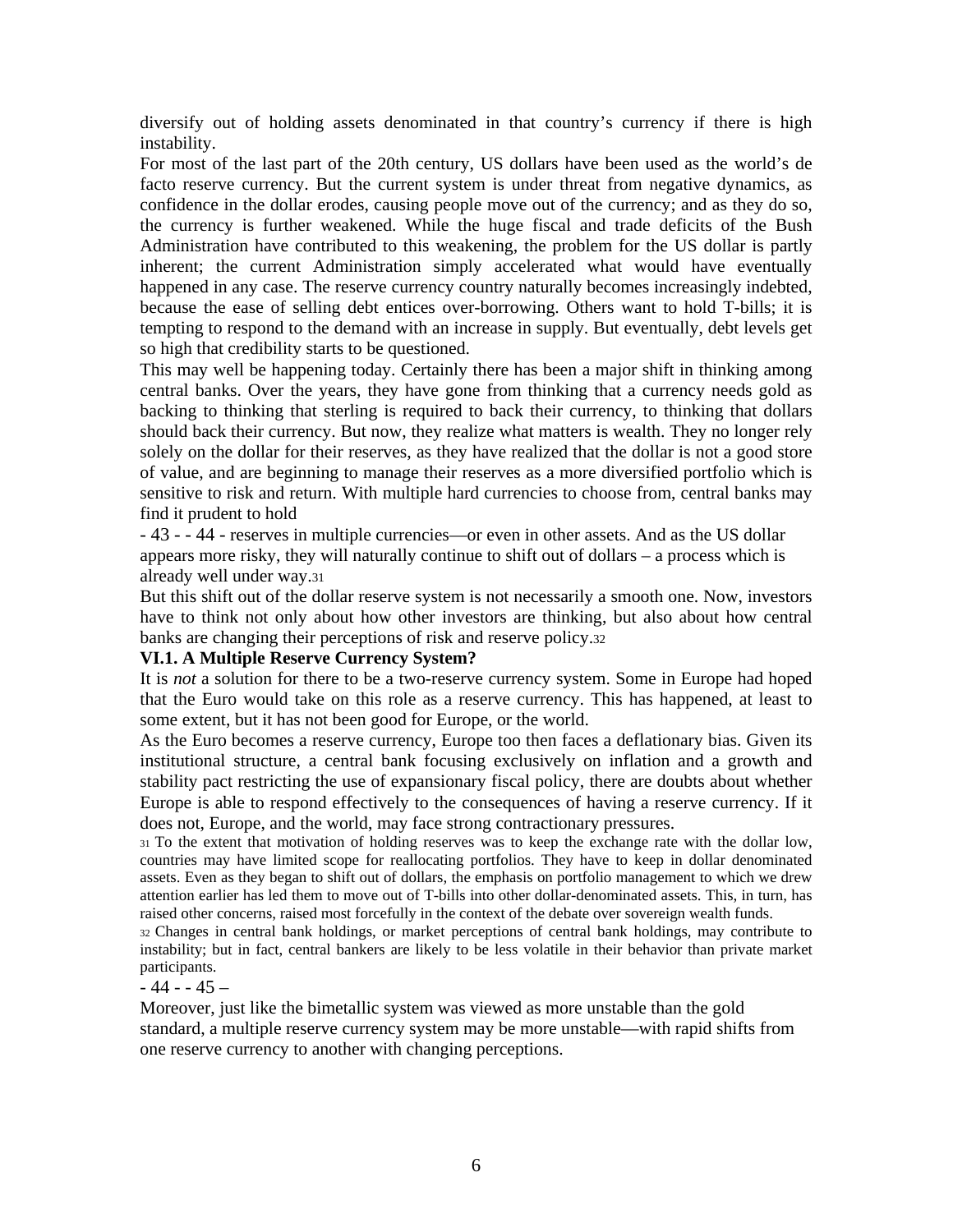Europe—and the world—should hope that it does not get its wish, to become a global reserve currency; but rather, that the world move to a new global reserve system, along the lines we have proposed.

# **VII. Concluding Remarks**

It should be clear that the current global reserve system is not working well, that it is contributing to the current high level of exchange rate volatility, and that this volatility has adverse effects on the global economic system. It is essential for the functioning of the global economic system that the global financial system functions well. The global financial system and the global reserve system are changing rapidly but one should question whether they changing in ways which will enhance global economic stability.

Certainly events of the last decades give us reason to pause and reflect on the weaknesses of the existing financial system. We have witnessed repeated crises and high levels of global financial instability—in spite of the fact that we have (supposedly) increased our understanding of how financial markets work and created new financial instruments to manage risk and strengthened markets from an institutional perspective

- 45 - - 46 - - 46 -